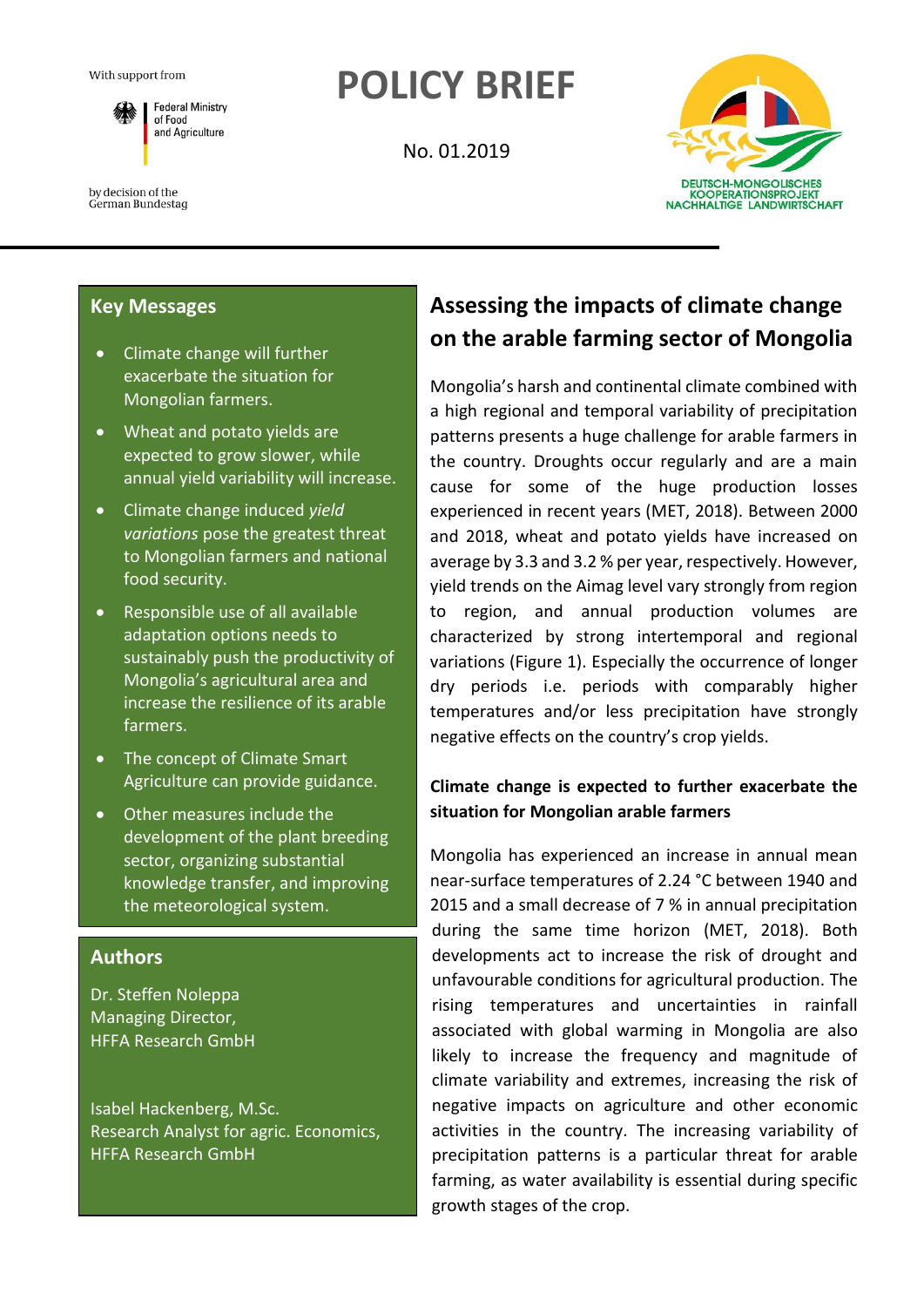

#### Figure 1: Variations of observed yields vs. yield trends for spring wheat in eight Mongolian Aimags from 2000 to 2018

| Xovsgol -     |  |                           |  |                        |      |  |                                      |                                                     |     |         | $-29.3$ 42.3 $-26.4$ -34.7 4.5 $-15.4$ -6.5 18.5 12 71.1 19.7 57.6 16.3 49.1 45.3 -39 25.5 -77 42.2 |  |  |                   |      |  |                                        |  |  |                                     | percent<br>variation |               |
|---------------|--|---------------------------|--|------------------------|------|--|--------------------------------------|-----------------------------------------------------|-----|---------|-----------------------------------------------------------------------------------------------------|--|--|-------------------|------|--|----------------------------------------|--|--|-------------------------------------|----------------------|---------------|
| Uvs -         |  |                           |  | $-57.4$ 3.3 $-35.4$ 31 |      |  | $-23.5$ 20.7 71.4                    |                                                     | -75 | 69.5 57 |                                                                                                     |  |  | $27.7$ 28.2 -10.1 |      |  | $-20$ $-30.1$ $-49.1$ 29.9 $-14.5$ 4.5 |  |  |                                     |                      | $(-lnf, -50]$ |
| $Tuv -$       |  | $-21.9 - 17.9 - 53.8$ 2.3 |  |                        |      |  |                                      |                                                     |     |         | -0.6 -53.5 81.8 10.2 29.5 76.8 89.8 102.4 90.4 41.1 82.4 -56.2 5.8 -85.8 22.4                       |  |  |                   |      |  |                                        |  |  |                                     |                      | $(-50,-25)$   |
| Selenge -     |  |                           |  |                        |      |  |                                      | 25.7 -11.9 -50.4 7.9 11.7 -54.5 25.7                | 9.1 | 54      | 53.9 30.8 31.1 47.5 11.1 39.8 -56.5 20.2 -33.1 -14.7                                                |  |  |                   |      |  |                                        |  |  |                                     |                      | $(-10, 0]$    |
| Khentii -     |  |                           |  |                        |      |  | $-57.7$ $-30$ 43.7 48.9 $-26.5$ 38.7 |                                                     |     |         | 6.8 -51.8 18.5 106.3 21.8 51.5 89.4 68.7 112.2 -49.8 -51 -61.9 16.3                                 |  |  |                   |      |  |                                        |  |  |                                     |                      | (0, 10]       |
| Dornod -      |  |                           |  |                        |      |  |                                      | $-20.8 - 28.4$ 101.7 - 32.4 - 45.8 10.1 27.2 - 69.9 |     | 86      | 132 67.4 -20.7 46.3 108.2103.6 6.7 -35.9 -76.2 11.1                                                 |  |  |                   |      |  |                                        |  |  |                                     |                      | (10, 25)      |
| Darkhan Uul - |  |                           |  |                        |      |  |                                      |                                                     |     |         | 0.8 21.4 -54.4 24.8 13.5 -64.2 33.2 3.1 13.5 41.8 81.1 83.1 58.9                                    |  |  |                   |      |  |                                        |  |  | 18.1 39.2 - 73.3 66.1 - 32.6 - 22.2 |                      | (25, 50)      |
| Arkhangai -   |  | $-2387 - 392201$          |  |                        |      |  |                                      |                                                     |     |         | $-0.1$ $-10.7$ 94.6 $-59.7$ 131.8 $-13.6$ $-11.9$ 50.1 13.7 13.6 47.8 $-32.9$ 47.1 $-44.2$ $-7$     |  |  |                   |      |  |                                        |  |  |                                     |                      | (50, lnf)     |
| 2000          |  |                           |  |                        | 2005 |  |                                      |                                                     |     |         | 2010                                                                                                |  |  |                   | 2015 |  |                                        |  |  |                                     |                      |               |

Source: Own calculations and figure

# **Modelling of expected yield developments: How will Mongolian spring wheat and potato yields be influenced by climate change until 2050?**

Both the *frequency* as well as the *intensity* of precipitation variability and weather extremes are expected to increase in Mongolia. To forecast the potential yield developments, a standard agricultural economic modelling approach was used, proven to be powerful for future-oriented simulations under limited data input. The following two scenarios were defined<sup>1</sup> to evaluate the potential development of crop yields in eight Mongolian Aimags<sup>2</sup>:

- Business as usual (BAU) scenario with climate change ("BAU with CC"): average spring wheat and potato yields are assumed to increase by 1.15 and 1.10 % per year until 2050, respectively. The frequency of droughts as well as their relative intensity are expected to increase by 15 % until 2050. Regional differences between Aimags are taken into consideration.
- BAU scenario without climate change  $\frac{(\text{H}^{\prime} + \text{H}^{\prime})}{(\text{H}^{\prime} + \text{H}^{\prime})}$  wields are assumed to additionally increase by 0.2 and 0.25 % per year for spring wheat and potato between 2020 and 2050, respectively. The frequency and intensity of droughts is left unchanged. The difference in yield growth between the two scenarios is the trend-related climate change effect over time.

The results, including three randomized climate change runs ("CC-Runs" A, B, and C), were calculated for wheat and potato production in eight Mongolian Aimags. An exemplary result for wheat production in Selenge is shown in Figure 2.

# **Analysis results: yields will grow slower – while annual yield variability will increase**

Results show that Mongolia – and here specifically the Selenge Aimag (Figure 2) – would probably have experienced considerable wheat yield growths of more than 40 % by 2050<sup>3</sup> if climate change

 $1$  The scenarios were defined based on an extensive literature research and including data from FAO and IFPRI. Please refer to the full version of the study (Noleppa and Hackenberg, 2019) for a more detailed description of the methodology applied.

<sup>&</sup>lt;sup>2</sup> The study focused on the following eight Aimags: Uvs, Dornod, Xo'vsgol, Khentii, Darkhan-Uul, Tuv, Selenge, Arkhangai.

<sup>&</sup>lt;sup>3</sup> It is assumed here that the adaptation of technological progress would continue at current rates.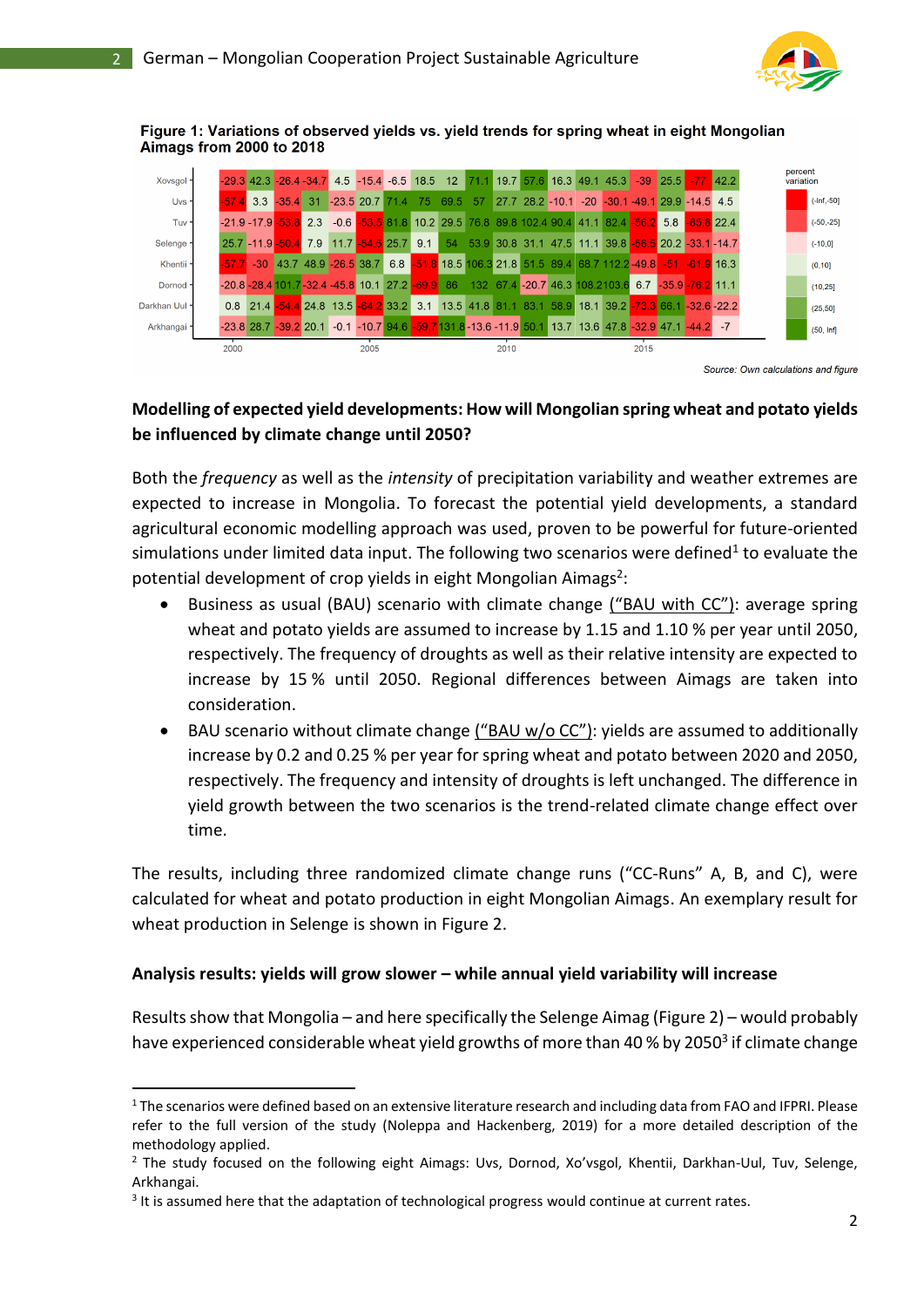

was not present. However, climate change will act to partly decrease this growth. In the case of Selenge, by 2050 the effects of climate change are expected to lead to an average wheat yield reduction of 6 % compared to the levels without climate change (Figure 2 (a)). These production losses would amount to approximately 150 kilograms per hectare by 2050. The results are similar for other Aimags, and for potato production as well. As an example, in the Tuv Aimag, yield decline in potatoes is expected to accumulate to 1.7 tons per hectare in 2050, which is 7 % less than the amount potentially achieved without climate change.



Figure 2: Expected spring wheat yield developments in the Selenge Aimag from 2020 to 2050: its trend (a) and three runs of randomized annual variations (b), (c), (d) in 100 kg per hectare.

# **Climate change-induced yield variations pose the greatest threat for Mongolian farmers**

The randomized climate change runs for wheat in Selenge (Figure 2 (b), (c) and (d)) show that annual yields are expected to vary strongly around the prognosed average "BAU with CC" trend line. Each CC-run leads to potential expected outcomes for wheat yields in Selenge over the next 30 years. For example, in "CC-Run A", a rather low spring wheat yield of approximately 0.6 tons per hectare in 2029 would be contrasted by a comparably high yield of more than 3.4 tons per hectare in 2037. The latter being 70 % higher than the expected trend value.

# **The food security impacts of climate change in Mongolia will largely depend on the ability of individuals and households to cope with increasing negative yield shocks**

Food security is a multidimensional concept encompassing the availability, accessibility, utilization, and stability of food (supply) (FAO, 1996). A changing climate with higher risks and amplitudes of yield fluctuations could have a range of impacts on all four dimensions of food security. On an annual basis, the effects of climate change may therefore heavily affect food security in Mongolia, especially through negative yield shocks on important staple foods (such as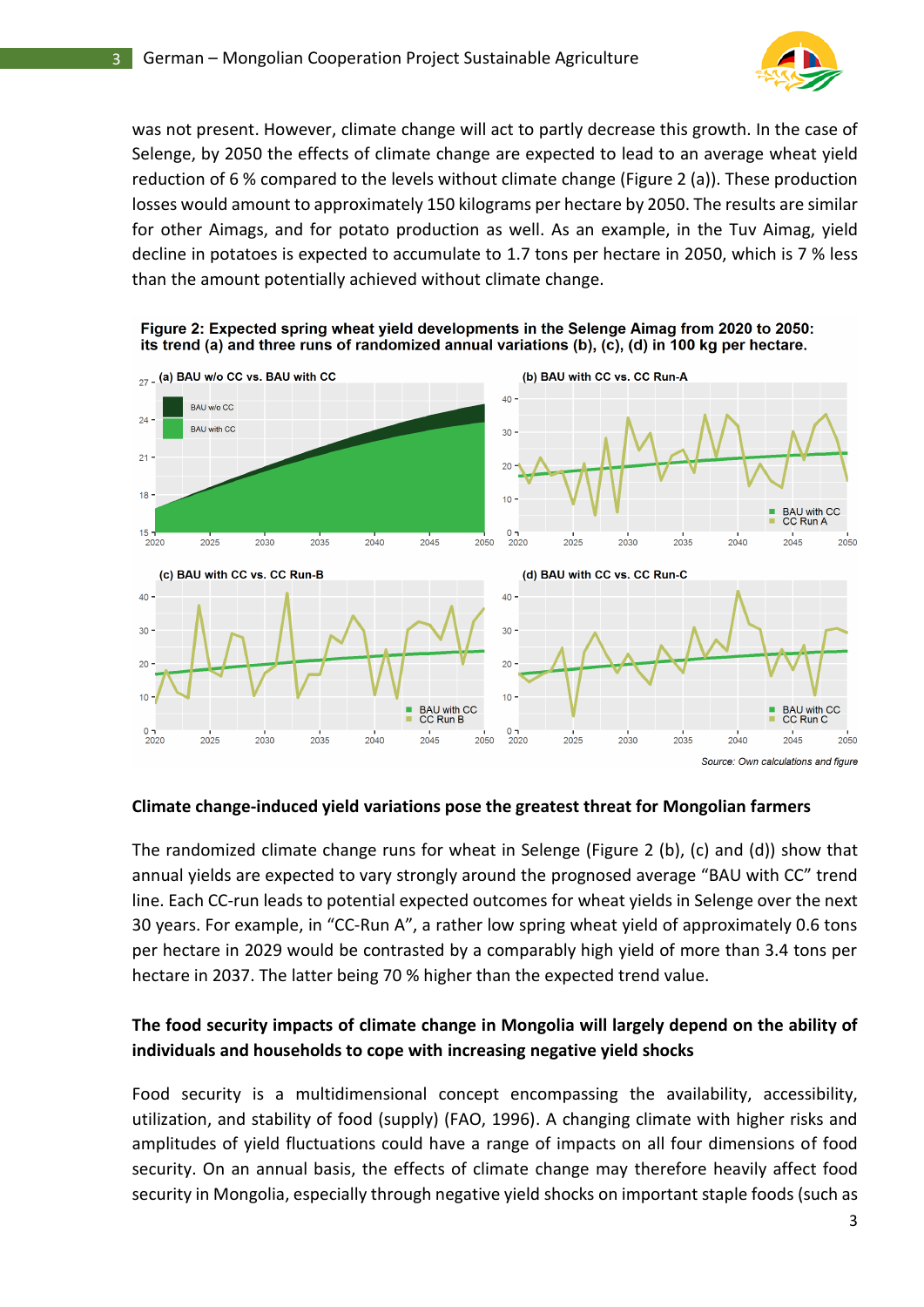

wheat and potatoes). Ensuring a productive and climate-resilient local food production can thus be an important part of the food security equation. It is very important not only to be aware of the risks posed by climate change, but also to find solutions in order to better manage these risks. Therefore, it will be very important to enable farmers and the agricultural sector to meaningfully adapt to climate change, i.e. to better cope with the decreasing growth trends and the increased uncertainty of weather conditions such as droughts.

## **A straightforward conclusion: make responsible use of all existing adaptation options**

In order to sustainably push the productivity of Mongolia's agricultural area and increase the resilience of its arable farmers, the following "no regret" options are highlighted:

# ➢ **Implement options related to the concept of climate-smart agriculture**

Climate-smart agriculture (CSA) is defined as agriculture that sustainably increases productivity and resilience (adaptation), reduces/removes greenhouse gases, and enhances achievement of national food security and development goals (FAO, 2018). CSA options can be key in helping farmers to adapt by targeting, among others, the following challenges present in Mongolia:

- Sustainable water use and improvement of water use efficiency: Water in Mongolia is a highly limited resource, and the competition for water is expected to increase not only among farmers but also among the different sectors of the Mongolian economy. Appropriate monitoring and governance of water resources is urgently needed to ensure a long-term and sustainable water availability.
- Improvement of soil fertility through better fertilization management: Nutrients lost due to crop harvests are currently neither replaced by natural input sources nor by the application of chemical fertilizer (Hoffmann et al., 2016). As a consequence, agricultural soils currently have considerable nitrogen and phosphorous deficits. The identification and implementation of more sustainable land and fertilizer management practices is of high priority in order to achieve higher crop yields in Mongolia.
- Minimization/stop of soil erosion: Wind erosion of soils has been predicted to increase in Mongolia, further exacerbating the soil erosion problem that is already pronounced across the region. Stringent measures are therefore needed to protect (agricultural) soils from the effects of winds and prevent further losses in agricultural productivity.

### ➢ **Exploit the potential of plant breeding and modern seed production**

Capacities to enhance the climate-resilience of the agricultural sector need to be improved locally. Especially research, knowledge and technologies are needed to breed new crop varieties that are adapted to the challenging local conditions. This might lead to the (re-)discovery of local crop varieties, or to increased use of foreign genetics that are better adapted to droughts and heat spells. Strengthening and technologically improving the national production of crop seeds will also be necessary.

### ➢ **Promote the installation of sustainable and water saving irrigation technologies**

Irrigation can mitigate parts of the effect of high temperature extremes on yields and can act as a safety net during prolonged periods of drought. However, water is scarce in Mongolia and any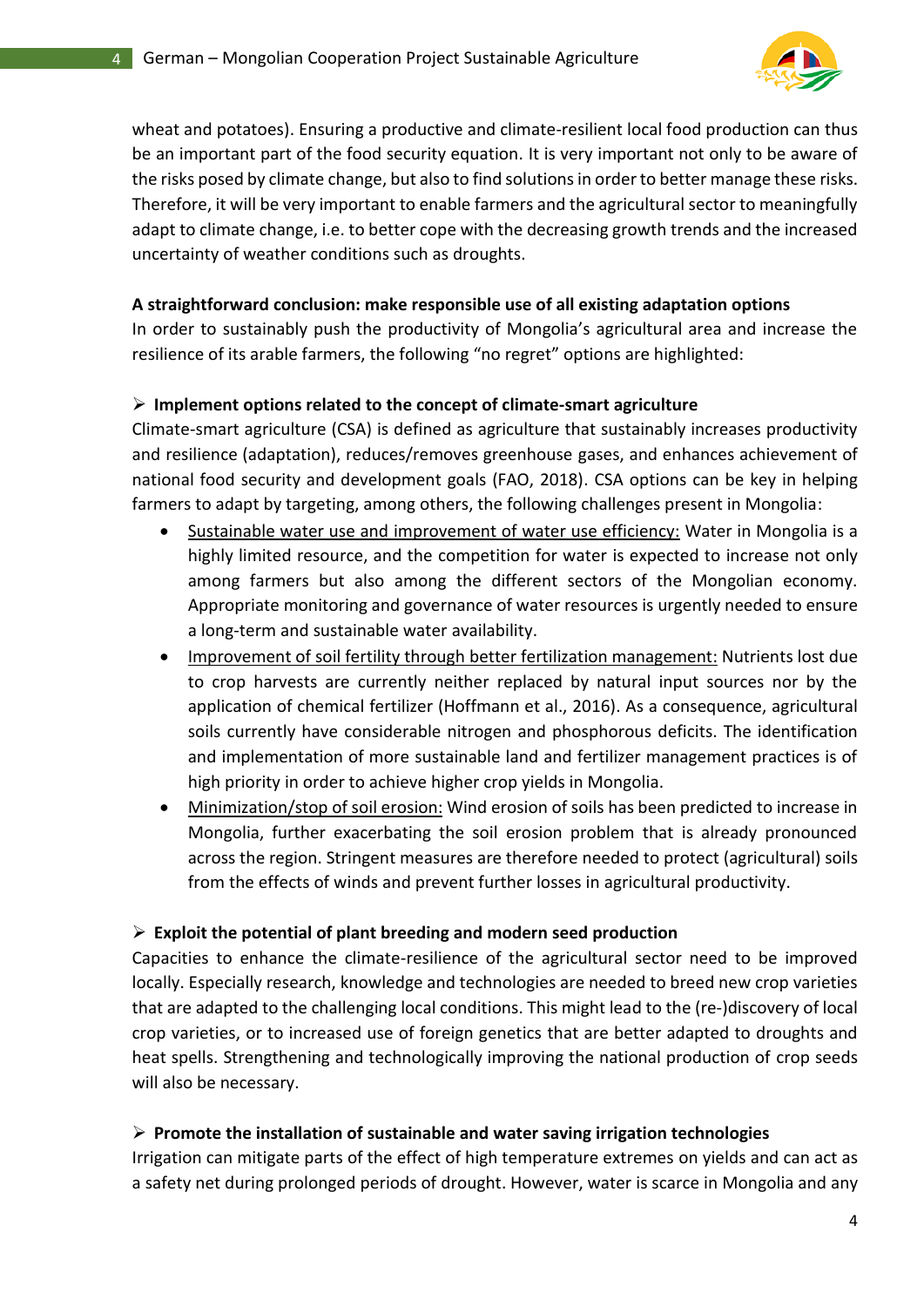

effort needs to be made to not overuse this natural resource, as an overuse would make agriculture even more difficult in the future. High-tech and digital irrigation solutions could help in this regard and should be installed whenever and wherever possible.

#### ➢ **Organise substantial knowledge transfer**

Guidance needs to be provided to farmers in many terms: the selection of suitable seeds and crops, a more diverse crop rotation, the overall crop management, an efficient water management, the proper use of irrigation technologies, etc. These are only some of the factors that will be critical for farmers to successfully adapt to changing climatic conditions. Therefore, agricultural extension services need to be trained and equipped with the necessary knowledge and technology to pass on these technologies and new information to farmers. Also, learning from other countries' experiences with arable farming in semi-arid and arid conditions will be important, as well as adapting best practices to the local needs of Mongolian farmers.

#### ➢ **Collect more and better climate information and forward it to farmers**

The adaptation of agricultural practices to climate change is largely driven by decisions at the farm level. Therefore, improving the accessibility of farmers to sound weather and climate (change) data is a necessity. Research has repeatedly highlighted the need for comprehensive monitoring and forecast systems, especially for better predicting drought events. Both shortterm and long-term monitoring are needed to improve decision making, reduce risk and develop adaptive management strategies. These weather and drought forecasts would assist producers and government in taking precautionary actions towards drought and extreme weather events. The provision of information to farmers will especially be key for adequate adaptation to increased rainfall variability.

#### ➢ **Install early warning systems and further develop the meteorological systems**

Early warning systems in the country are primarily directed at livestock herders and focused on predicting *dzud*. Some of this information could also be useful to increase the disaster preparedness of arable farmers, however, the provision of more targeted information will require further development of the meteorological system in the country. Also, while installing the necessary technical infrastructure and obtaining more suitable data is important, it is at least as important to invest in training and communication efforts targeted at making this information as useful – and therefore also as usable – as possible to the individual farmer.

# ➢ **Provide sufficient financing**

Adequate financial mechanisms that ensure the establishment of the aforementioned measures are needed. This also applies to farmers' access to loans which can help them to better cope with climate-related shocks, while they can also be key to ensure sustainable transformation of the sector towards higher climate resilience.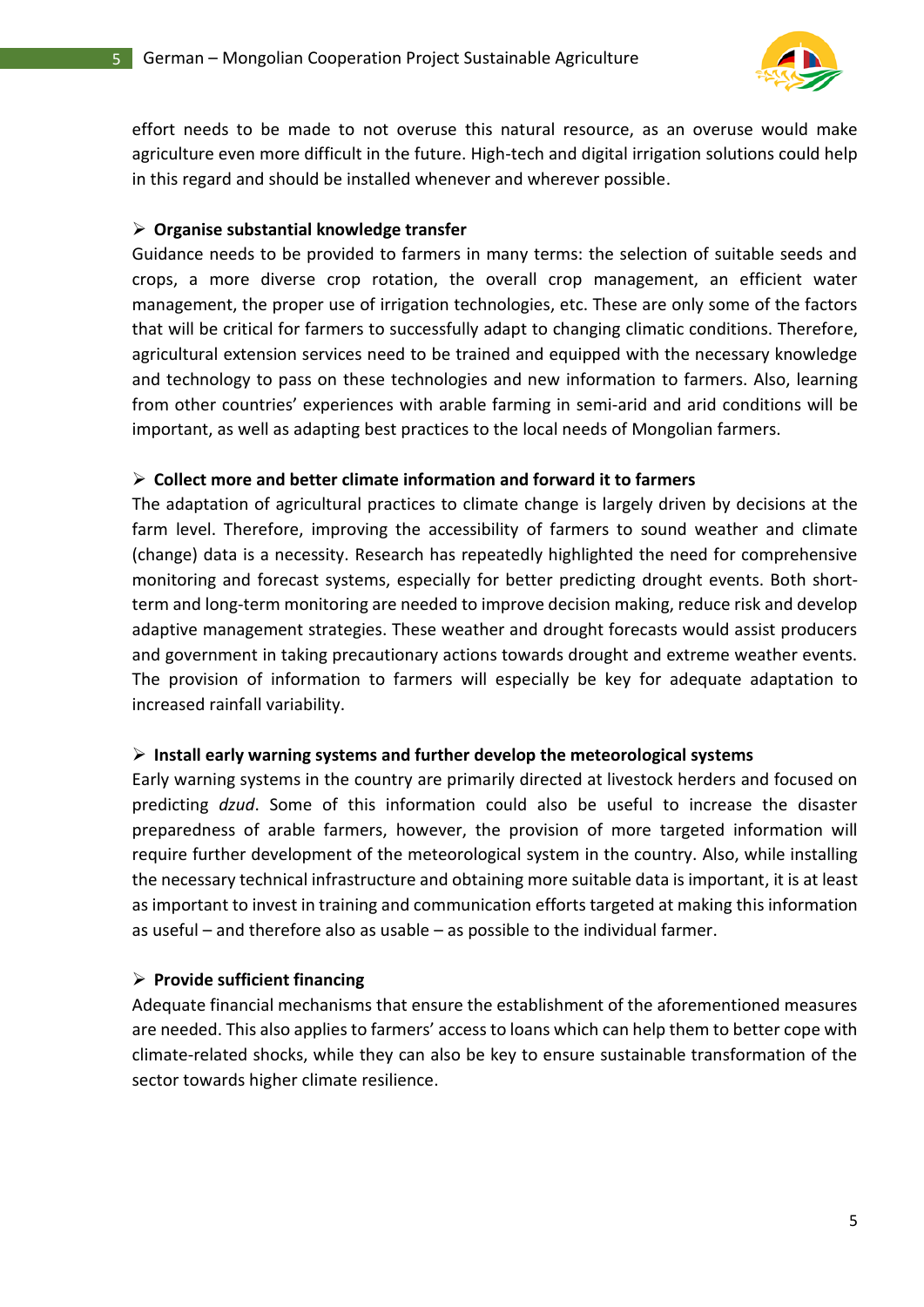

#### **References:**

- FAO (Food and Agriculture Organization of the United Nations) (1996): Declaration on world food security. World food summit. Rome: FAO.
- FAO (2018): (Food and Agriculture Organization of the United Nations) (2018b): The state of agricultural commodity markets 2018: agricultural trade, climate change and food security. Rome: FAO.
- FAO (Food and Agriculture Organization of the United Nations) (2019): FAO-STAT. In: Internet (http://www.fao.org/faostat/en/#data/RF) [Last access: October 03rd, 2019].
- Hoffmann, J.; Tuul, D.; Enkhtuya, B. (2016): Agriculture in Mongolia under pressure of agronomic nutrient imbalances and food security demands: a case study of stakeholder participation for future nutrient and water resource management. In: Borchardt, D.; Bogardi, J.; Ibisch, R. (eds): Integrated water resources management: concept, research and implementation, 471–514.
- MET (Ministry of Environment and Tourism of Mongolia) (2018): Third National Communication of Mongolia under the United Nations Framework Convention on Climate Change. Ulaanbaatar: MET.
- Noleppa, S.; Hackenberg, I. (2019): Assessment of climate change impacts on the arable farming sector of Mongolia. Modelling of expected yields developments in spring wheat and potato production. In: Correct citation
- NSOM (National Statistics Office of Mongolia) (2019): Mongolian Statistical Information Service. In: Internet (URL: http://www.1212.mn/tables.aspx? TBL\_ID =DT\_NSO\_1002\_006V1) [Last access: October 03rd, 2019].
- Tuul, D. (2012): Agricultural soil fertility of Mongolia. Darkhan-Uul: PSARI
- UN (United Nations) (2019): UN comtrade database. In Internet: (URL: https://comtrade.un.org/) [Last access: September 14th, 2019].
- WPR (World Policy Review) (2019): Climate change could threaten Mongolia's ability to feed itself. In: WPR, Wednesday, January 2, 2019.

**Disclaimer:** Views and assessments articulated in this Policy Brief are those of the authors. They do not necessarily represent the views of the German Federal Ministry of Food and Agriculture (BMEL) with whose support the German-Mongolian Cooperation Project Sustainable Agriculture (DMKNL) is running.